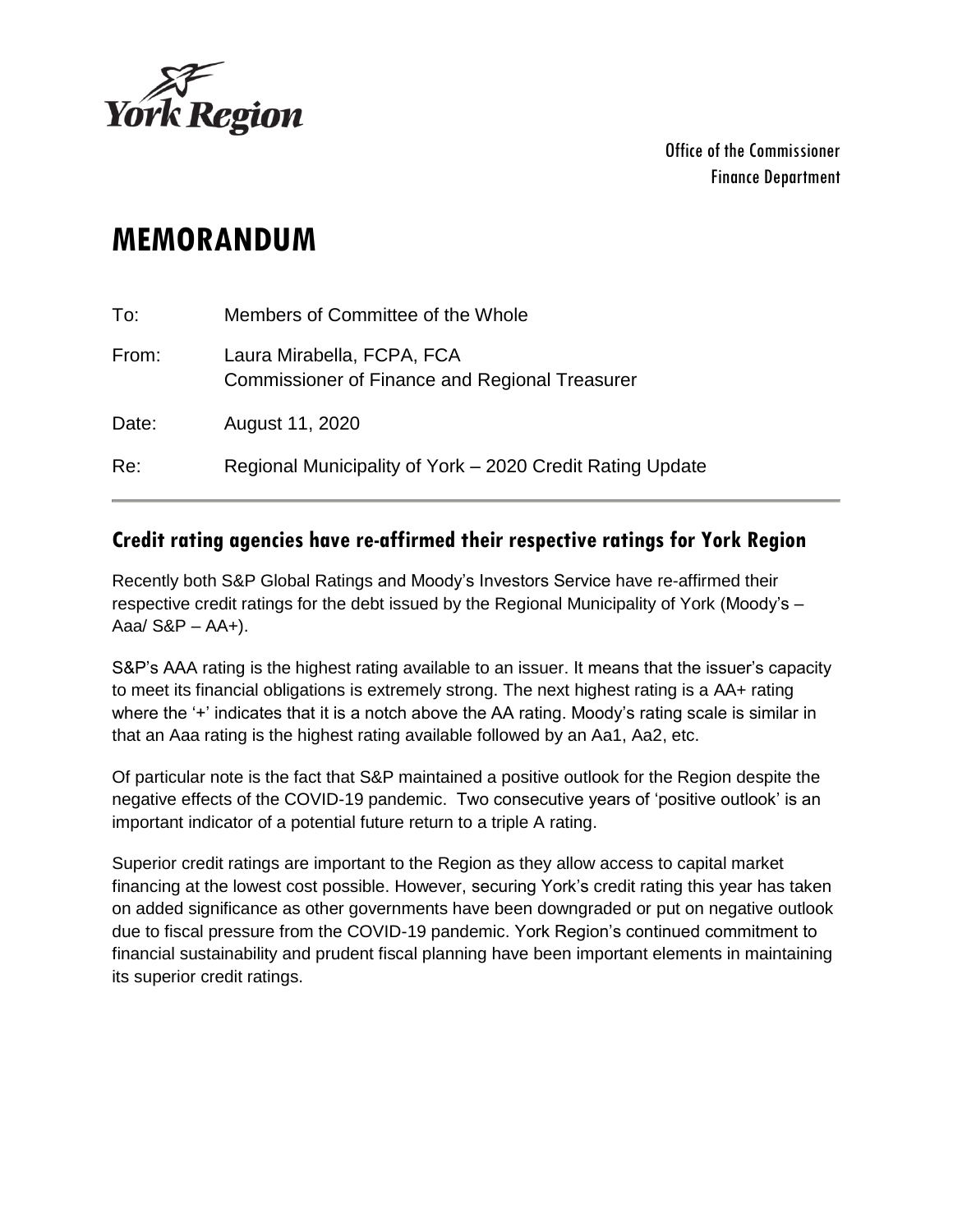## **The credit rating agencies expect that the risks related to the COVID-19 pandemic will be mitigated by the Region's strong management and budgetary flexibility**

The Region's exposure to the COVID-19 pandemic is viewed by both credit rating agencies as a risk that could result in fiscal pressures, stemming from increased demand for government services and infrastructure spending, which in turn could elevate the debt burden.

However, the opinion of both rating agencies is that York's strong financial management, stable property tax base and budgetary flexibility in part attributable to prudent saving in operating reserves will help cushion the impact and help guide it through this difficult economic time to maintain financial sustainability.

## **S&P Global Ratings re-affirmed the Region's AA+ rating with a positive outlook for the second consecutive year**

This is the second consecutive year of a positive outlook issued by S&P Global Ratings. It reflects the possibility that, despite the pandemic, York's rating could return to triple A should economic growth continue to support a larger assessment base, and should growth-related capital revenue continue to support the Region's evolving capital program.

However, S&P cautioned that the outlook could be revised back to stable "if, in the future, management's commitment to fiscal sustainability weakened in the face of slower economic growth or a desire for elevated capital spending, resulting in weaker-than-expected operating balances, sustained after-capital deficits, or a rising debt burden that kept interest expense above 5% of revenues."

## **Moody's Investors Service maintains Aaa rating with stable outlook**

Moody's has issued its highest credit rating for the Region of York for the  $20<sup>th</sup>$  consecutive year.

They highlighted the following factors to support the credit rating for York: a high level of cash and investments; ability to generate strong operating outcomes; strong debt affordability supported by a low interest rate environment; and the ability to generate predictable revenues supported by a wealthy and diverse tax base.

However, Moody's has advised that they will be meeting with York Region (and other municipal clients) again in the fall to assess whether or not there has been any material financial changes resulting from COVID-19.